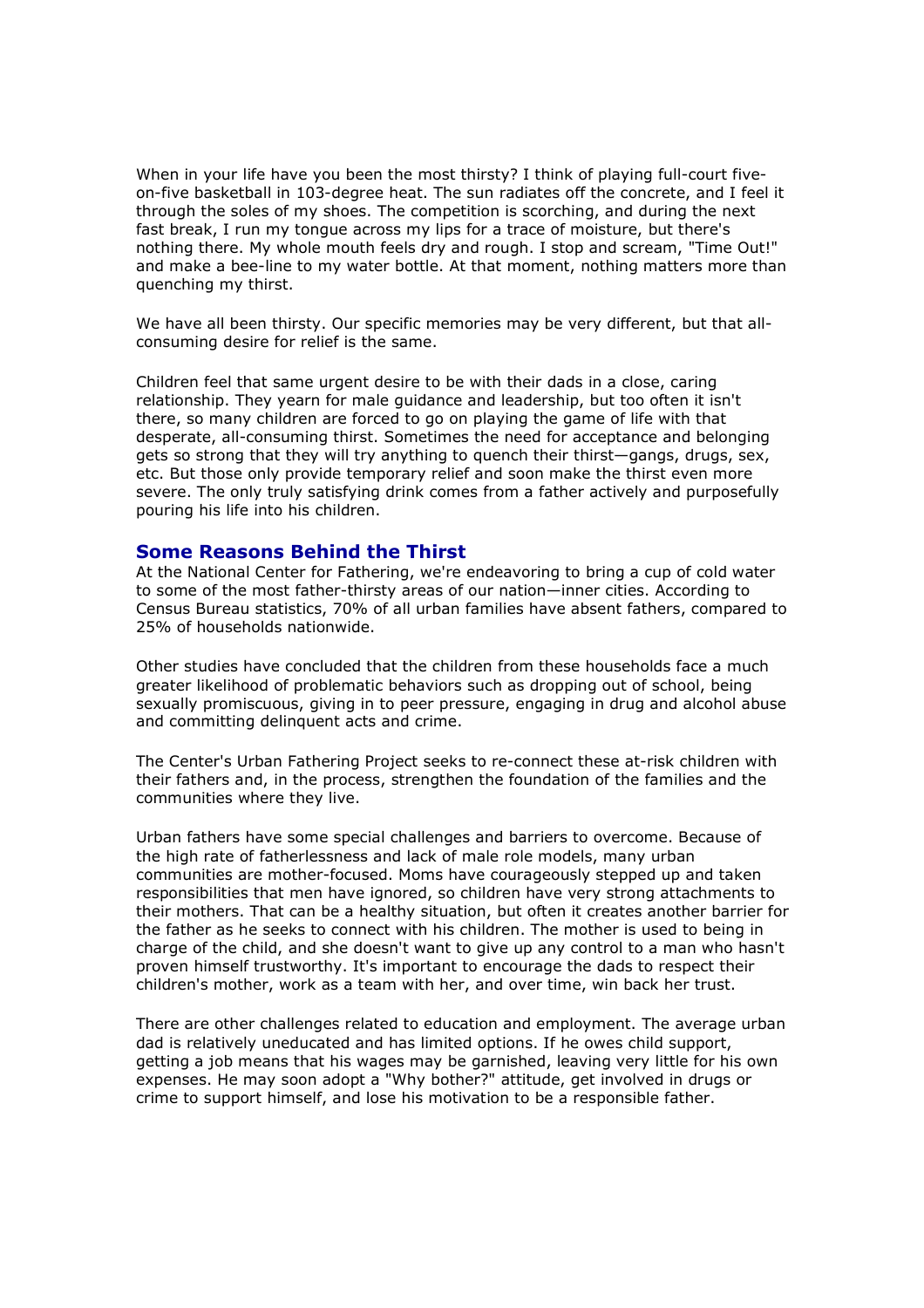Other barriers for urban dads include addictions to gambling, sex, or drugs and alcohol; deep anger related to racial issues or family strife; low self-esteem; and a lack of moral and spiritual grounding.

## The Urban Fathering Project

We see signs that our training programs are making a difference in urban dads' lives. They are understanding the importance of their influence, developing specific skills, and raising the level of positive, active and involved fathering.

Our new urban curriculum explores fundamental practices necessary to achieve lifechanging improvements like "cups" of cool, refreshing fathering in the father-child relationships. Our ultimate objective with this curriculum is to support and assist men in other father-thirsty urban communities around the nation. We'll focus on three contact strategies:

1. Reconnecting fathers to their children. Various historical, economic and social factors (e.g., slavery and racism) have negatively impacted the role of the father. Many men did not have a father present to model a healthy father-child relationship, resulting in a continuing cycle of disconnection. But a father's presence is vital to helping each child discover and establish a purpose in life. We must not minimize his role in supporting his child physically, emotionally, and spiritually. The Urban Fathering Project emphasizes the father's ability to teach, guide and encourage his child through verbal praise, hugs, kisses, and an "I love you just because you're mine" connection. One of the main goals is to get fathers involved in classrooms.

2. Recruiting father-figures in churches and communities. Reconnecting biological fathers to their children isn't always possible—some fathers are too entrenched in their own problems and pain. But that doesn't mean the child's father-thirst goes away. These children need men who are willing to be positive role models. We are developing a strategy to train, equip and encourage fathers and father-figures to "adopt" fatherless children as mentors.

3. Rescuing fathers from the criminal and civil justice system. A staggering 70% of men in prison come from fatherless homes, and these fathers often continue the cycle since prison is an easy excuse not to be involved in their children's lives. Our efforts are designed to reach out to those prisoners and dads tied up in court actions, help them resolve their own issues of fatherlessness, and assist them in reconnecting with their kids. These connections will provide a powerful motivation to reform their lives and prevent the father-absent cycle from impacting their own children.

## It Takes a "Whole" Father to Raise a Child

Lorenzo participated in one of our urban programs. He never knew his father. Facing the deficits from his childhood, he fell into drug and alcohol problems and fathered a child, but he never established a relationship with his son or his son's mother. He was wounded; he needed healing from his broken past to restore a sense of wholeness.

In our sessions, Lorenzo discovered that he must resolve these issues if he was going to become the father that his son so desperately needed. At our graduation ceremony, he spoke passionately about his new-found relationship with his son and committed himself to be the father he never had. The words of his son's mother